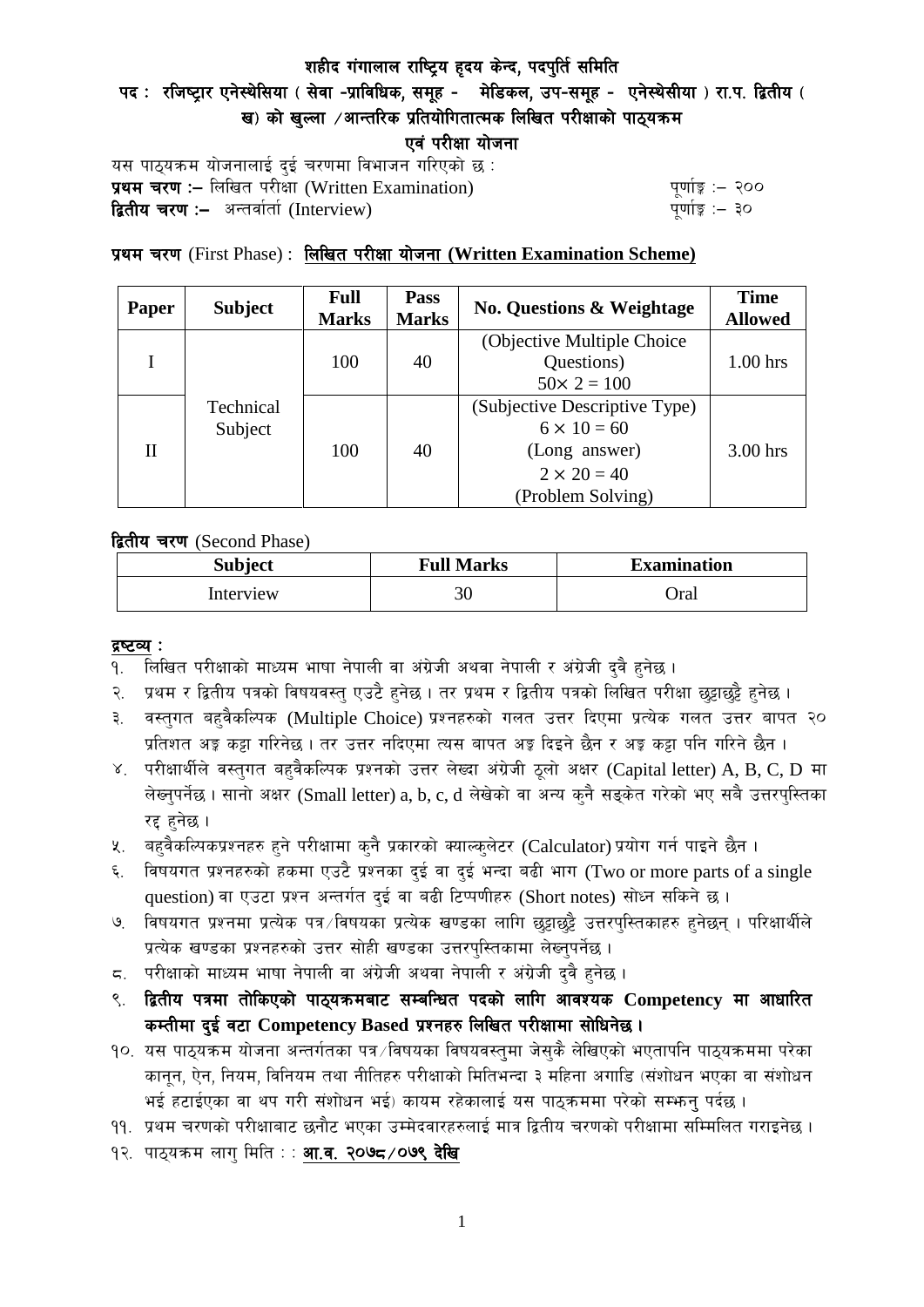# शहीद गंगालाल राष्ट्रिय हृदय केन्द, पदपुर्ति समिति पद : रजिष्ट्रार एनेस्थेसिया ( सेवा -प्राविधिक, समूह - मेडिकल, उप-समूह - एनेस्थेसीया ) रा.प. द्वितीय ( ख) को खल्ला  $\ell$ आन्तरिक प्रतियोगितात्मक लिखित परीक्षाको पाठ्यक्रम

### **Paper I & II: - Technical Subject**

# **Section (A): 40% Marks For Paper I (20 MCQs** ×**2 marks) & For Paper II (2**×**10 marks, 1**×**20 marks)**

#### 1. **Anaesthesia Basic: (20%)**

- 1.1 Anatomy of heart, lung and Vascular system
- 1.2 Physiology of heart, lung and Vascular system
- 1.3 Pharmacology of Inhalational anesthetic agents
- 1.4 Pharmacology of intravenous anaesthetic agents
- 1.5 Pharmacology of local anaesthetic drugs
- 1.6 Pharmacology of analgesics and opioids
- 1.7 Pharmacology of Neuromuscular blocking agents
- 1.8 Anaesthesia machines and breathing circuits
- 1.9 Vaporizers and humidifier
- 1.10 Physics of pressure measurement, manometers and strain gauges
- 1.11 Physiology of lung mechanics, compliance, resistance, surfactant
- 1.12 Physics of flow, laminar and turbulent, viscosity and density.
- 1.13 Oxygen therapy and toxicity. The physics of the gas laws.
- 1.14 Nerve blocks, Epidural and Spinal anaesthesia
- 1.15 Acid-base balance
- 1.16 Blood gases, Pulse oximetry, Capnography

#### 2. **Clinical Anaesthesia: (20%)**

- 2.1 Clinical practice of Anaesthesia (Combined with relevant basic sciences) coverage of pathophysiology of the most common diseases and their medical management relevant to anesthesia.
	- 2.1.1 Obstructive Respiratory Diseases
	- 2.1.2 Restrictive Respiratory Disease
	- 2.1.3 Critical Illness
	- 2.1.4 Diseases Affecting the Brain
	- 2.1.5 Diseases of the Autonomic and Peripheral Nervous Systems
	- 2.1.6 Diseases of the Liver and Biliary Tract
	- 2.1.7 Diseases of the Gastrointestinal System
	- 2.1.8 Fluid, Electrolyte and Acid Base Disorders
	- 2.1.9 Renal Disease
	- 2.1.10 Endocrine Disease
	- 2.1.11 Infectious Diseases
	- 2.1.12 Pediatric Disease
	- 2.1.13 Pregnancy Associated Diseases